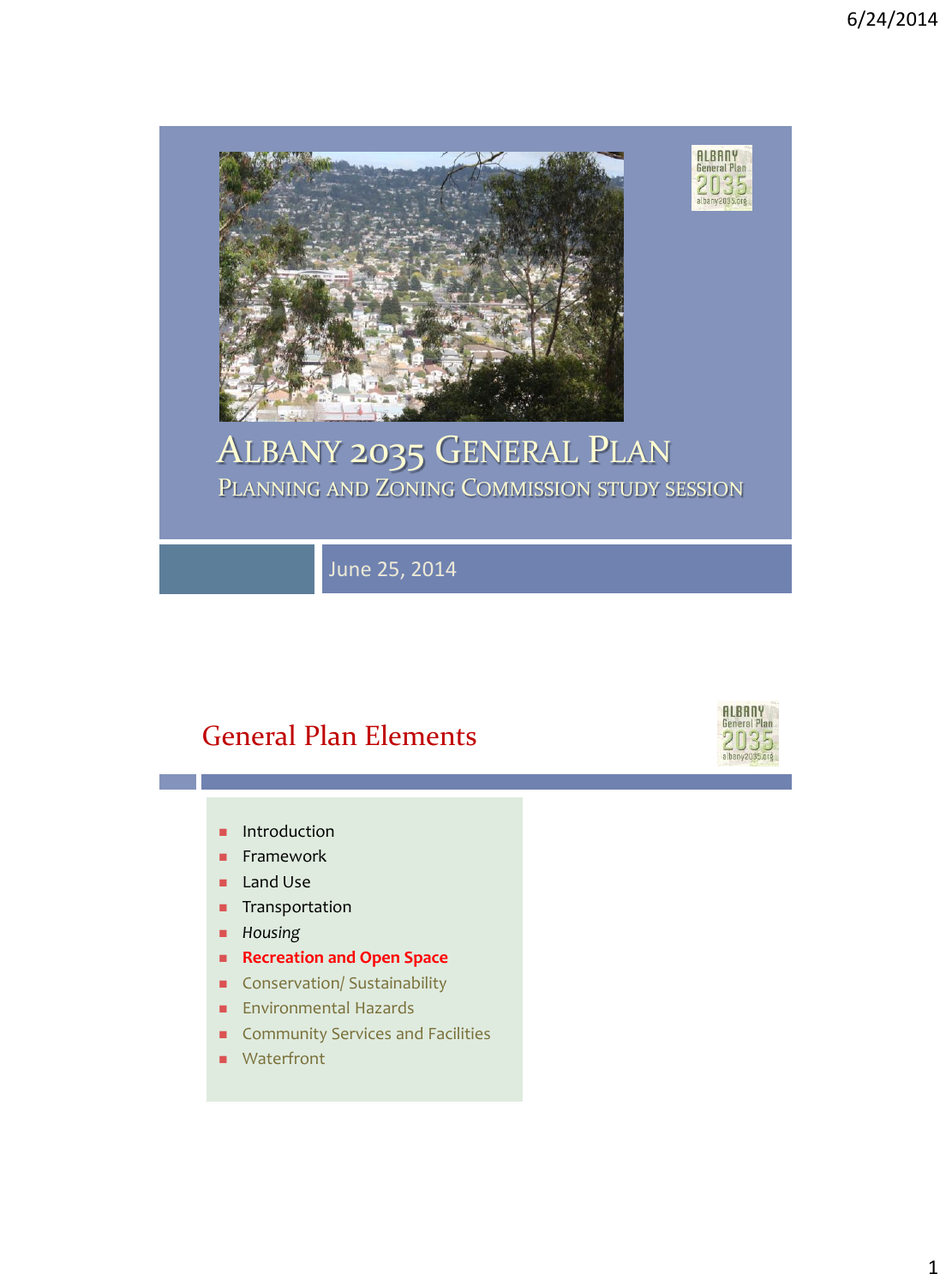# Policy Audit for Parks, Rec, OS



- 1992 General Plan
- 2004 Parks Recreation and Open Space Master Plan
- Albany Hill-Creekside Master Plan
- UC Village Master Plan
- Waterfront Park Plans

## Policy Audit



|--|

**Slide 3**

|     |                  | AUDIT OF EXISTING ALBANY PARKS. RECREATION, and OPEN SPACE POLICIES                                     |             |                                                                         |
|-----|------------------|---------------------------------------------------------------------------------------------------------|-------------|-------------------------------------------------------------------------|
| Doc | Ref #            | <b>Existing statement</b>                                                                               | Topic       | Evaluation                                                              |
|     |                  | 92 GP Goal CROS- Preserve the crest of Albany Hill for public open space use.                           | Albany Hill | Can carry forward; this is also a land use policy                       |
|     | 92 GP Pol CROS-  | Designate the crest of Albany Hill for open space and require dedication of this area                   | Albany Hill | Merge with Goal CROS-3: this version is preferable since it             |
|     | 3.1              | for public use through the City's subdivision ordinance requirements (see Land Use<br>Element policies) |             | provides more specific policy-level direction. Also in Land Use         |
|     |                  | 92 GP Goal CROS- Develop the maximum feasible park and open space areas in Albany.                      | Open Space  | Too vague. Replace with a statement that provides clearer<br>direction. |
|     | 92 GP CROS-6.1   | Update the 1974 Park and Recreation Master Plan for the City and establish specific                     | Planning    | Specific action item, subsequently implemented. This should be          |
|     |                  | goals, projects, funding sources and time schedules. This work should include detailed                  |             | replaced with a directive to periodically update the Parks, Rec,        |
|     |                  | improvement and maintenance plans for the City's parks and be coordinated with the                      |             | OS Master Plan                                                          |
|     |                  | five-year capital improvement projects program.                                                         |             |                                                                         |
|     | 92 GP CROS-6.2   | Work in conjunction with all existing and potential recreational land holding parties to                | Joint Use   | Possibly include a joint use goal, with a series of policies about      |
|     |                  | promote joint planning, acquisition, development, and joint use and maintenance of                      |             | collaborations with the School District. UC. and others                 |
|     |                  | park sites and recreational facilities, including child care, community facilities and                  |             |                                                                         |
|     |                  | athletic fields. Specifically, encourage and support joint planning efforts for the                     |             |                                                                         |
|     |                  | University of California lands (UC Village). Consideration should be given to moving                    |             |                                                                         |
|     |                  | the existing athletic fields and relocating other Village community facilities in order to              |             |                                                                         |
|     |                  | achieve maximum coordination and benefits for both the Village residents and the                        |             |                                                                         |
|     |                  | City.                                                                                                   |             |                                                                         |
|     | 92 GP CROS-6.3   | Develop a plan for bikeways for Albany, linking bike paths in Berkeley and El Cerrito.                  | Trails      | This was done as part of the Active Transportation Plan. Cross-         |
|     |                  | Implement this plan as part of the City's overall road maintenance and traffic program                  |             | reference Transportation Element                                        |
|     |                  | within the annual capital projects budget, as well as through specific transportation                   |             |                                                                         |
|     |                  | funding.                                                                                                |             |                                                                         |
|     | 92 GP CROS-6.4   | Increase non-automobile public access routes throughout the city by connecting major Trails             |             | Include a policy about trail connectivity under the goal on trails      |
|     |                  | pathway systems such as the BART linear park to other City, regional and State parks.                   |             | (cross reference Transportation Element)                                |
|     | 92 GP CROS-6.5   | Continue to work with Alameda County on improving the operation and management                          | Facilities  | Still valid to include a policy on the Veterans Building, carry         |
|     |                  | of the Veterans Memorial Building and increasing community access to the facility.                      |             | forward but edit                                                        |
|     | 92 GP Goal CROS- | Achieve a complimentary mix of private and public uses at the Albany Waterfront                         | Waterfront  | Move to Waterfront Element                                              |
|     |                  | which provide for maximum feasible open space, recreation, and public access to the                     |             |                                                                         |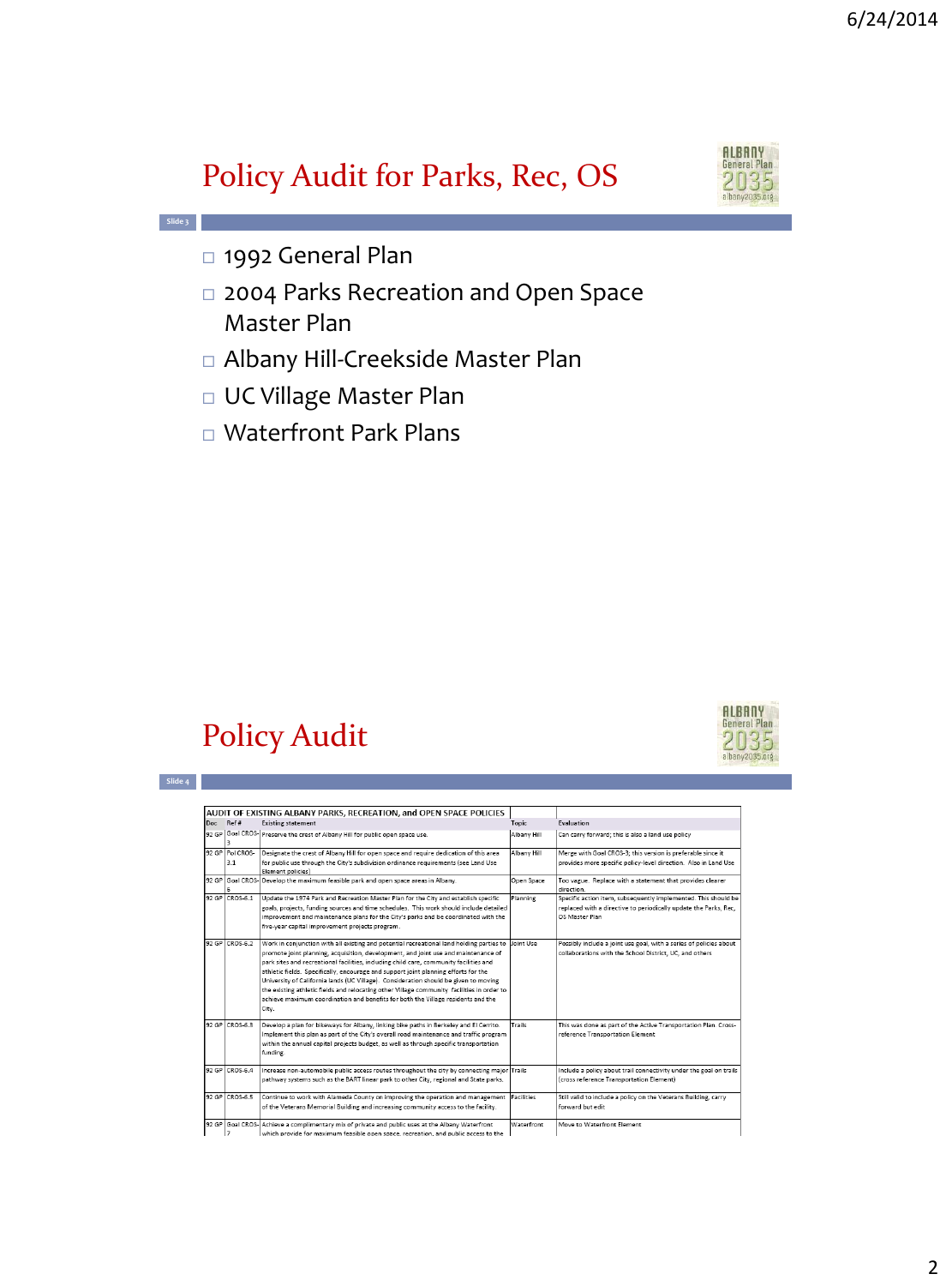# 1 Open Space Protection

**Maximize the preservation, enhancement, and expansion of open space in Albany for natural resource protection, food production, hazard prevention and abatement, aesthetics, and recreation.** 

- $\Box$  Green community
- $\Box$  Albany Hill open space conservation
- $\Box$  Waterfront open space conservation
- $\Box$  Creeks

**Slide 5**

- $\Box$  Urban open spaces and streetscapes
- $\Box$  Community gardens and urban agriculture
- $\Box$  Residential yards

#### 2 Parkland Expansion and Improvement

**Slide 6** □ Park hierarchy  $\Box$  Service standards (ac/1,000) and planning standards  $\Box$  Planning for new parks  $\Box$  Balancing demand for facilities with need for open space  $\Box$  Resource preservation in parks  $\Box$  Compatibility with surrounding uses □ Private and non-profit recreational facilities **Expand and improve Albany's park system to keep pace with population growth and meet the demand for recreational facilities in the City.** 



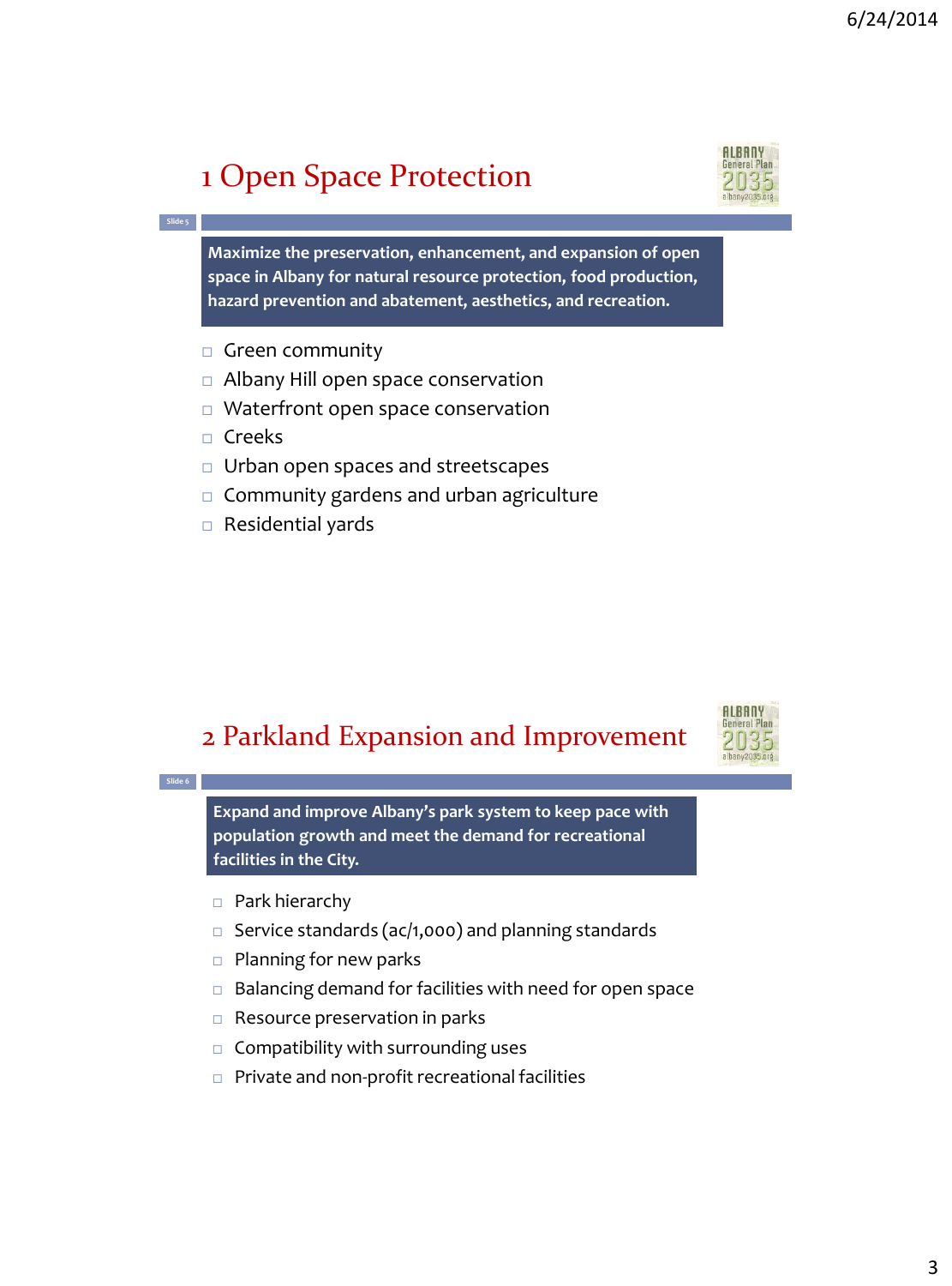**ALBANY** General Plan

**ALBANY** eneral Plan 2035

### 3 Park Management and Maintenance

**Maintain and enhance Albany's parks so that they provide attractive open spaces and high-quality recreational facilities that serve children, youth, families, and seniors.**

- $\verb| C |$  Planning for multiple users  $\verb| C |$  Maintenance
- Modernization
- 
- □ Sports fields
- □ Cultural space
- Dogs

**Slide 7**

- □ Night lighting/ turf
- Vegetation management
- Use of volunteers
- □ Security
- $\square$  Scheduling
- $\Box$  Funding

#### 4 Recreational Programming

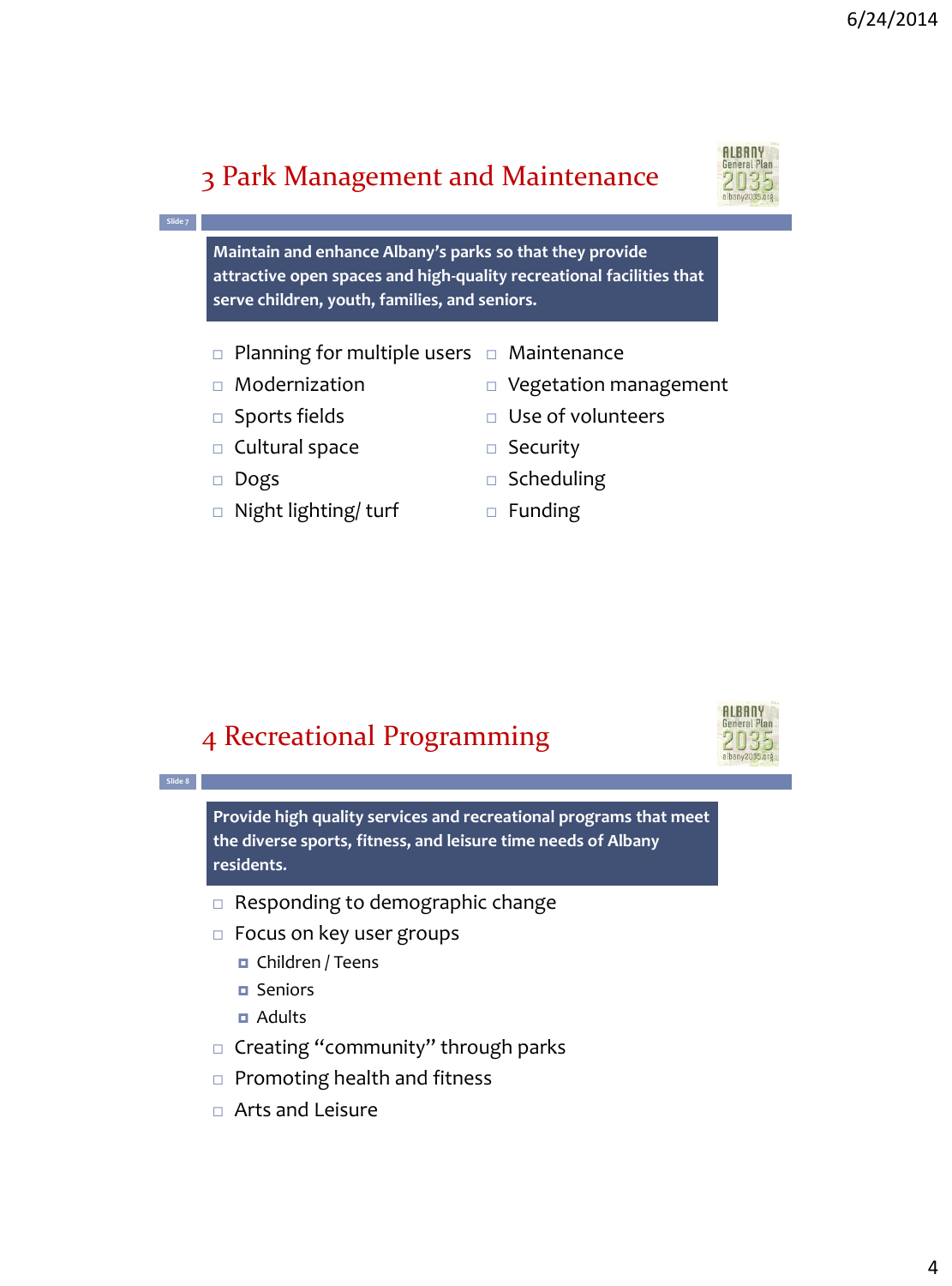## 5 Joint Use and Collaboration

**Promote joint planning, acquisition, development, maintenance, and use of park sites, school sites, UC Village open space, and other recreational and community facilities.** 

- $\Box$  School facilities
- □ UC Village/ Gill Tract
- □ Veterans Building
- EBRPD

**Slide 9**

- Adjacent cities
- $\Box$  Coordination in programming

### 6 Trails

**Slide 10**

**Develop an integrated, comprehensive system of trails linking neighborhoods and schools to recreational facilities and open spaces, including the waterfront***.*

- $\square$  Sustainable design
- $\Box$  Connectivity
- □ Trail safety
- $\square$  Signage
- □ Waterfront access/ Bay Trail and spurs
- □ Albany Hill trails
- $\Box$  Creek trails
- □ Transportation corridors (Ohlone Greenway)
- $\Box$  Mid-block paths



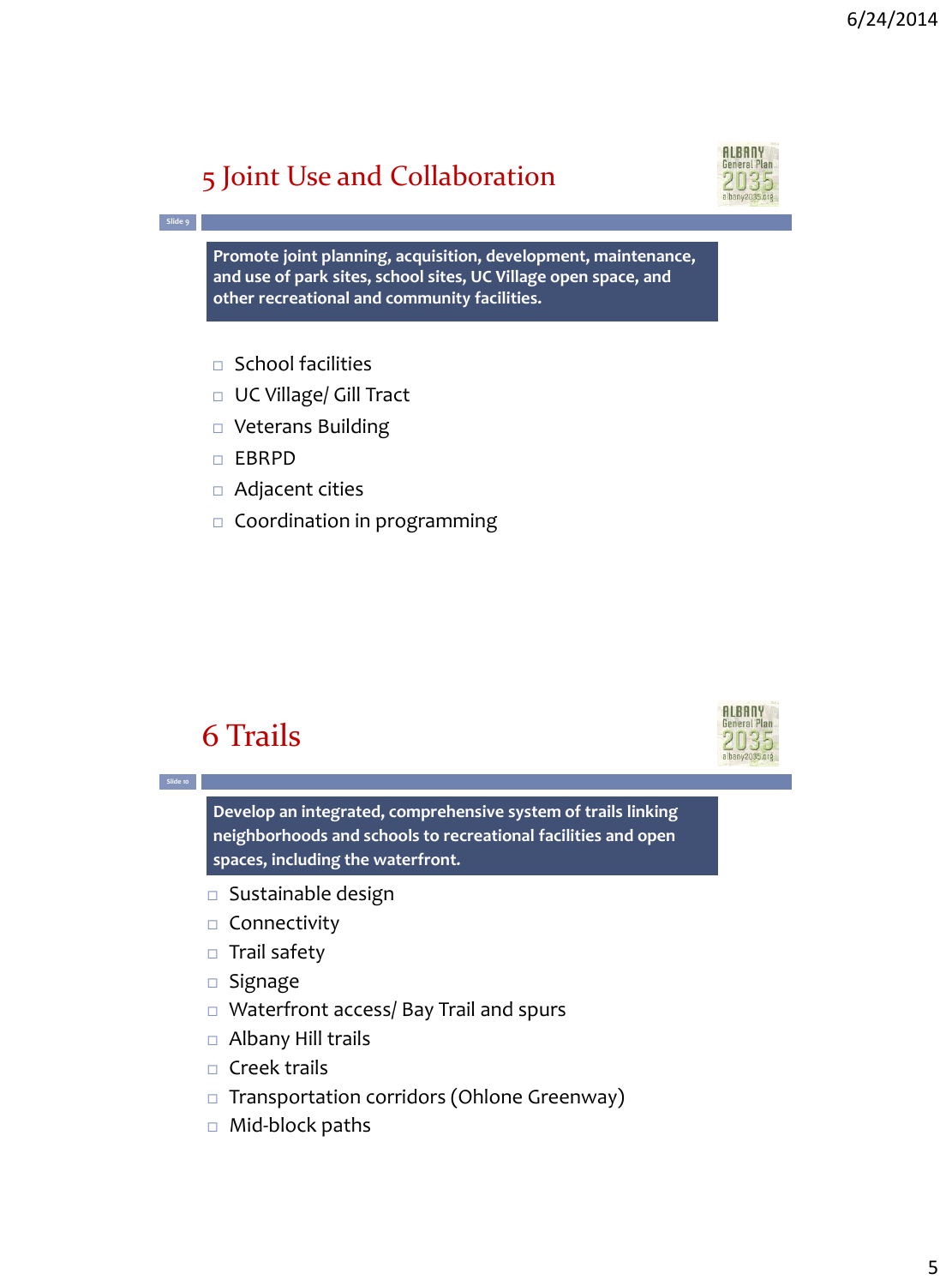## Service Standards

**Slide 11**

**Slide 12**



**ALBANY** 

Existing Parks and Recreation Master Plan sets standards for park acreage per 1,000 residents

| Type              | Acres/1,000<br>people |
|-------------------|-----------------------|
| Mini-Park         | 0.05                  |
| Neighborhood Park | 0.39                  |
| Community Park    | 0.40                  |
| Regional Park     | 9.52                  |
| Special Use Park  | 1.26                  |
| Linear Park       | 0.55                  |
| Open Space        | 1.66                  |
| <b>TOTAL</b>      | 13.83                 |

*Source: 2004 Albany Parks, Recreation, and Open Space Master Plan*

- These standards are based on population of about 16,900.
- Current population is 18,500.
- Forecasts indicate about 20,000 by 2035.
- General Plans typically use a single standard for all active parks rather than individual park categories
- Potentially set new standard such as 3.0 acres per 1,000 for active parks?

Feedback from Parks and Rec Commission 2035

- $\Box$  Consolidate and clarify per capita service standards
- Questions regarding definition of open space and implications of a goal to "maximize" it
- $\Box$  Impacts of open space policies on private property
- $\Box$  Clarify policies on dogs, turf, night lighting
- $\Box$  Edits to joint use policies
- □ Minor changes re: policies on signage, trail safety, Ohlone Greenway, vegetation management
- $\Box$  Include policies on rooftop open space, I-80 open space, open space and stormwater management